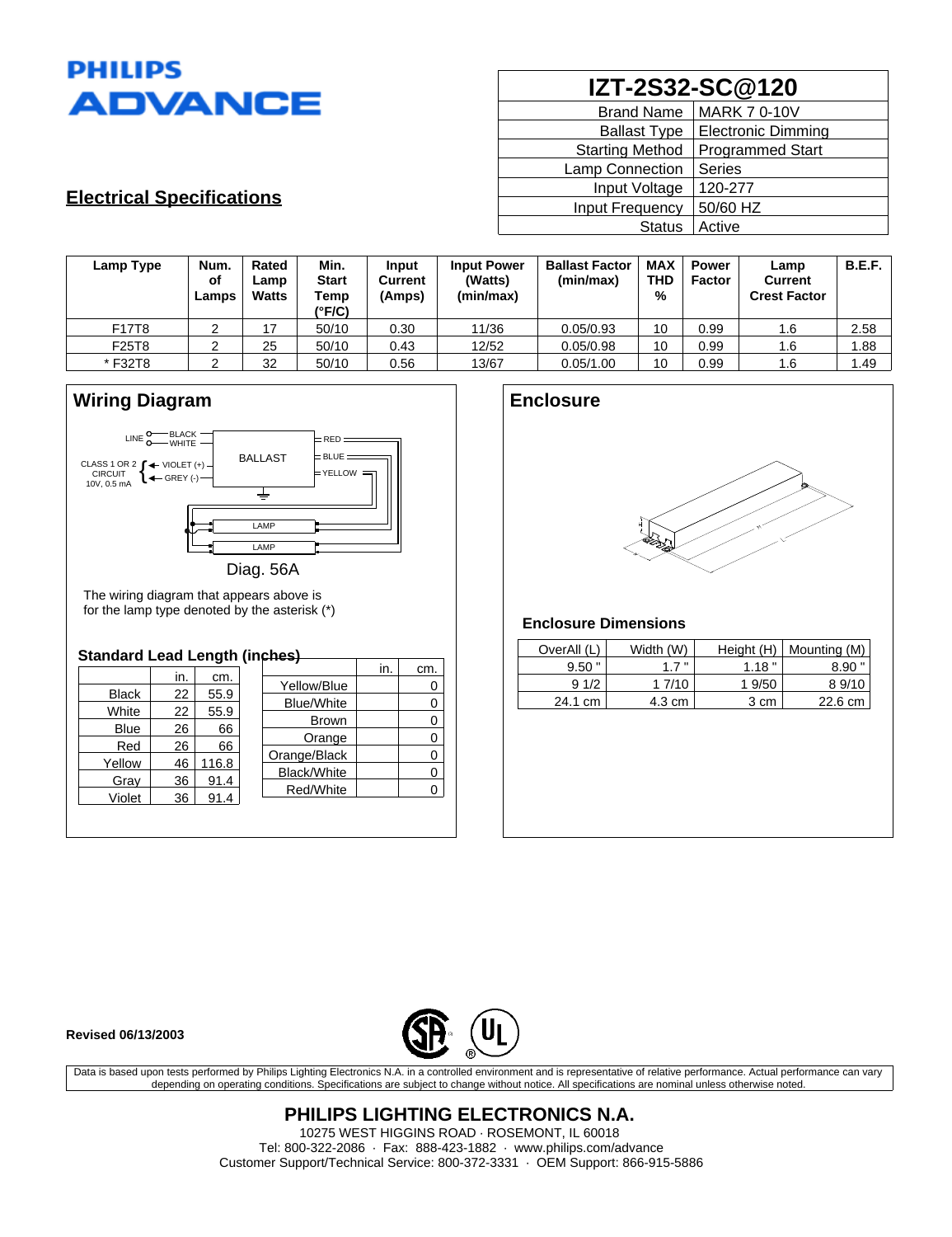

# **Electrical Specifications**

#### **Notes:**

Section I - Physical Characteristics

1.1 Ballast shall be physically interchangeable with standard electromagnetic or standard electronic ballasts, where applicable.

1.2 Ballast shall be available in a plastic/metal can or all metal can construction to meet all plenum requirements.

1.3 Ballast shall be provided with poke-in wire trap connectors or integral leads color coded per ANSI C82.11.

#### Section II - Performance Requirements

2.1 Ballast shall be Programmed Start.

2.2 VZT-4PSP32-G ballast shall provide Independent Lamp Operation (ILO) allowing remaining lamp(s) to maintain full light output when one or more lamps fail.

2.3 Ballast shall be provided with integral protection circuitry to withstand connection of low voltage control leads to mains power supply. In this event, ballast shall default to maximum light output.

2.4 Ballast shall contain auto restart circuitry in order to restart lamps without resetting power.

2.5 Ballast shall operate from 50/60 Hz input source of 120V or 277V with sustained variations of +/- 10% (voltage and frequency). IntelliVolt models shall operate from 50/60 Hz input source of 120V through 277V with sustained variations of +/- 10% (voltage and frequency).

2.6 Ballast shall be high frequency electronic type and operate lamps at a frequency above 42 kHz to avoid interference with infrared devices and eliminate visible flicker.

2.7 Ballast shall have a Power Factor greater than 0.98 at full light output and greater than 0.90 throughout the dimming range for primary lamp.

2.8 Ballast shall have a minimum ballast factor of 1.00 (1-3 lamp models) or 0.88 (4-lamp models with 1.18 for HL versions) at maximum light output and 0.03 at minimum light output for primary lamp.

2.9 Ballast shall provide for a Lamp Current Crest Factor of 1.7 or less.

2.10 Ballast input current shall have Total Harmonic Distortion (THD) of less than 10% when operated at nominal line voltage and 100% power.

2.11 Ballast shall have a Class A sound rating.

2.12 Ballast shall have a minimum starting temperature of 10C (50F) for primary lamp.

2.13 Ballast shall provide Lamp EOL Protection Circuit for all T5, T5/HO and CFL lamps.

2.14 Ballast shall control lamp light output from 100% - 3% relative light output for series operation T8 and CFL lamps, 100% - 10% relative light output for parallel operation T8 and 100% - 1% relative light output for T5/HO lamps.

2.15 Ballast shall ignite the lamps at any light output setting without first going to another output setting.

2.16 Ballast shall tolerate sustained open circuit and short circuit output conditions.

2.17 For parallel operation ballasts, lamps shall be switched off when ballast receives a control signal <0.4VDC and restrike when ballast receives a signal >1.0VDC.

#### Section III - Regulatory Requirements

3.1 Ballast shall not contain any Polychlorinated Biphenyl (PCB).

3.2 Ballast shall be Underwriters Laboratories (UL) listed, Class P and Type 1 Outdoor; and Canadian Standards Association (CSA) certified where applicable.

3.3 Ballast shall comply with ANSI C62.41 Category A for Transient protection.

3.4 Ballast shall comply with ANSI C82.11 where applicable.

3.5 Ballast shall comply with the requirements of the Federal Communications Commission (FCC) rules and regulations, Title 47 CFR part 18, Non-Consumer (Class A) for EMI/RFI (conducted and radiated).

3.6 Ballast shall comply with NEMA 410 for in-rush current limits.

Section IV - Other

4.1 Ballast shall be manufactured in a factory certified to ISO 9001 Quality System Standards.

| IZT-2S32-SC@120        |                           |  |  |  |
|------------------------|---------------------------|--|--|--|
| <b>Brand Name</b>      | <b>MARK 7 0-10V</b>       |  |  |  |
| <b>Ballast Type</b>    | <b>Electronic Dimming</b> |  |  |  |
| <b>Starting Method</b> | Programmed Start          |  |  |  |
| Lamp Connection        | <b>Series</b>             |  |  |  |
| Input Voltage          | 120-277                   |  |  |  |
| Input Frequency        | 50/60 HZ                  |  |  |  |
| <b>Status</b>          | Active                    |  |  |  |